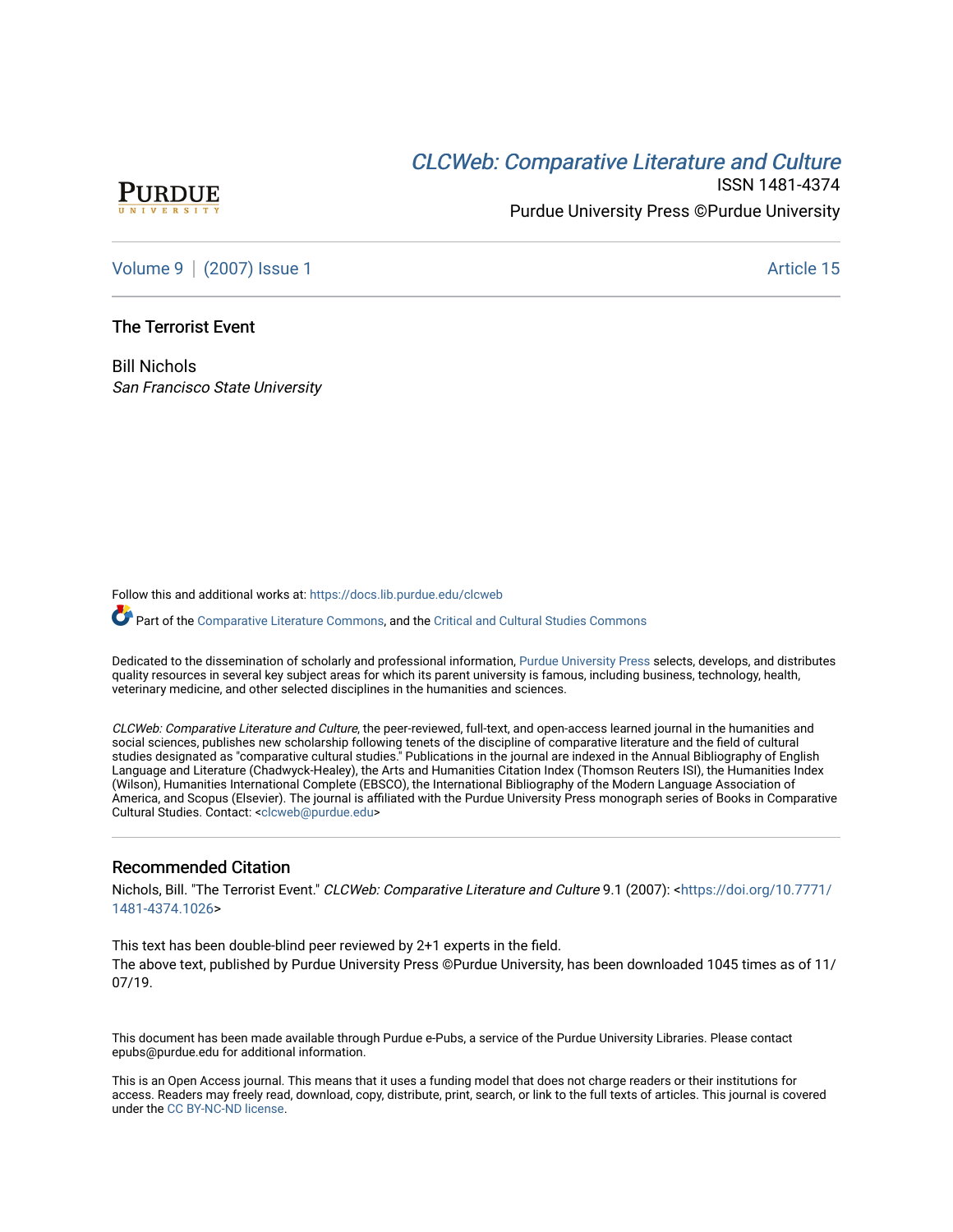**PURDUE** UNIVERSITY PRESS <http://www.thepress.purdue.edu>

# CLCWeb: Comparative Literature and Culture

ISSN 1481-4374 <http://docs.lib.purdue.edu/clcweb> Purdue University Press ©Purdue University

CLCWeb: Comparative Literature and Culture, the peer-reviewed, full-text, and open-access learned journal in the humanities and social sciences, publishes new scholarship following tenets of the discipline of comparative literature and the field of cultural studies designated as "comparative cultural studies." In addition to the publication of articles, the journal publishes review articles of scholarly books and publishes research material in its Library Series. Publications in the journal are indexed in the Annual Bibliography of English Language and Literature (Chadwyck-Healey), the Arts and Humanities Citation Index (Thomson Reuters ISI), the Humanities Index (Wilson), Humanities International Complete (EBSCO), the International Bibliography of the Modern Language Association of America, and Scopus (Elsevier). The journal is affiliated with the Purdue University Press monograph series of Books in Comparative Cultural Studies. Contact: <clcweb@purdue.edu>

# Volume 9 Issue 1 (March 2007) Article 15 Bill Nichols, "The Terrorist Event"

<http://docs.lib.purdue.edu/clcweb/vol9/iss1/15>

Contents of CLCWeb: Comparative Literature and Culture 9.1 (2007) Thematic Issue Representing Humanity in an Age of Terror Edited by Sophia A. McClennen and Henry James Morello <http://docs.lib.purdue.edu/clcweb/vol9/iss1/>

Abstract: In his article "The Terrorist Event," Bill Nichols examines how the U.S. media attempted to make meaning of the events of 9/11. How were news anchors and producers to explain an event that escaped their comprehension? Without context or historical equivalence in the U.S., news outlets groped for a narrative in which to frame the event even if that meant creating the meaning themselves. In their attempt to create meaning, what sorts of fetishes and fantasies did they draw-on and in turn create? The result is that the U.S. excuses itself from its own past and future barbarism as it sets a course, "under the banner of 11 September," as the "crusading force of Good at war with the terrifying face of Evil." Nichols focuses in his essay on the role that the media played in shaping public consciousness of the terrorist attacks. Most importantly, he analyzes the role that the media plays in ratifying certain narrative tropes used to define extraordinary events.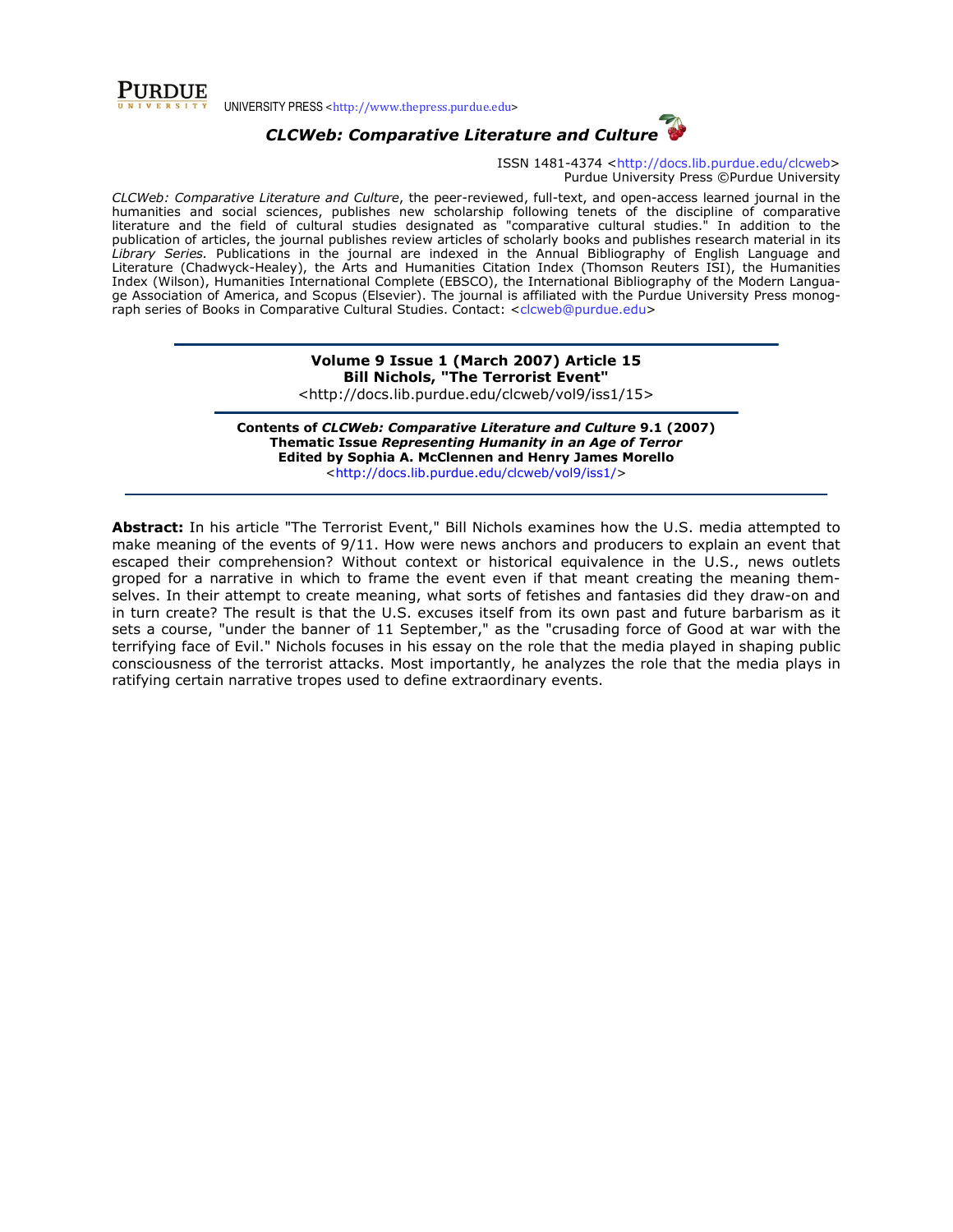### Bill NICHOLS

#### The Terrorist Event

Viewing Disaster: The eleventh of September, 2001 introduced the United States to the experience of domestic terrorism as no other event has ever done. For most people, word of this event first arrived as live television news. We are at home, or work. We see images of disaster of an extraordinary magnitude. As the morning of September 11, 2001 unfolds, television news anchors interrupt regular programming to speak to us from their studio chambers as they report what eludes their comprehension. Their reports and images offer evidence of a catastrophic event but provide no context or perspective. It is as if live television coverage rips the flesh from the face of the world and hurls it into our living rooms. Shocking, grotesque, obscene -- this should not be conceivable. And yet it occurs -- as rippled relays of incomprehensible destruction, catastrophic ruin.

Live television coverage tumbles forward as interminable flow. The usual interruptions for advertisements and changes of program disappear. "Breaking news" gives an irregular rhythm to the syncopated, postmodern mix of images and comments, conjecture, summaries, descriptions, repetitions, and interviews that tumble forward. News anchors in the studio, reporters in the field, witnesses and survivors, news footage taken and transmitted, amateur footage found and recycled, still images and maps -- this work of our media bricoleurs confounds, compels, and terrifies. In this case "news" occurs outside any context. Background information does not exist. No one can narrate the unfolding of a plot when the sheer existence of a story remains uncertain. Mayhem refutes narrative. Chronology is all we have. What is happening? What does it mean? In what sense is it an event? When did it begin and when will it end? Can we stop watching before we know?

What happened on September 11 began unburdened by such considerations. They began, retrospectively, in media res. A plane crashes into the World Trade Center. The crash and our remote viewing of it are terrible examples of the new order of magnitude that modern technology provides to the accident. How many are injured and what can be done? Such questions abruptly shift at the moment a second plane slices through the other World Trade Center Tower. News of a third plane crashing into the Pentagon, bulletins of a fourth plane crashing in western Pennsylvania, and reports that the President of the United States is aloft, aboard Air Force One, his response and location, unknown confirm the sense that something greater than an accident is taking place.

No accident could present so vivid but unfathomable a pattern. (The difference between accident and attack is akin to the difference between Célinian outbursts (of anti-Semitism) and Nazi excesses discussed by Julia Kristeva in her Powers of Horror. As Aaron Kerner notes, there is a significant difference between an outburst and excess, "and the difference is catastrophic." I am generally indebted to Kerner for his insightful discussion of trauma, catastrophe and their representation (see Aaron Kerner, Representing Abjection in the Catastrophic Experience: Bearing Witness to the Past in Ourselves, Dissertation, Macquarie University, 2001. 65). Hours after the first occurrence, the near certainty of attack looms large. But by whom? For what purpose? As part of what plan? No one knows. Telecasts paper over this fundamental ignorance with hypotheses and speculation. Viewers -- as well as survivors, witnesses, political leaders, and military commanders -- grope for a frame within which to place this affront. Comprehension lacks a foothold. Understanding falters. News of this event catapults the nation into the grips of a trauma, a shock without meaning.

 Making Meaning: "Since the disaster always takes place after having taken place, there cannot possibly be any experience of it" (Blanchot 28). This remark by Maurice Blanchot pinpoints a paradox: occurrences coalesce into an event after the fact. Henceforth what seemed utterly confounding will bear a name and at least partial meaning. This phenomenon bears kinship to what Derrida discusses in terms of signs that lack meaning, that exemplify Sinnlosigkeit, or meaninglessness. Derrida here engages with the most common focus for the discussion of events in modern philosophy, the speechact event. Events of a social or political nature do not seem to have prompted a great deal of philosophical consideration in recent decades (Derrida 184). The paradox is that such signs still bear meaning -- as examples of the meaningless. This creates a radical dilemma; how to understand that which cannot be understood within the usual rules of discourse or action but which serves the key role of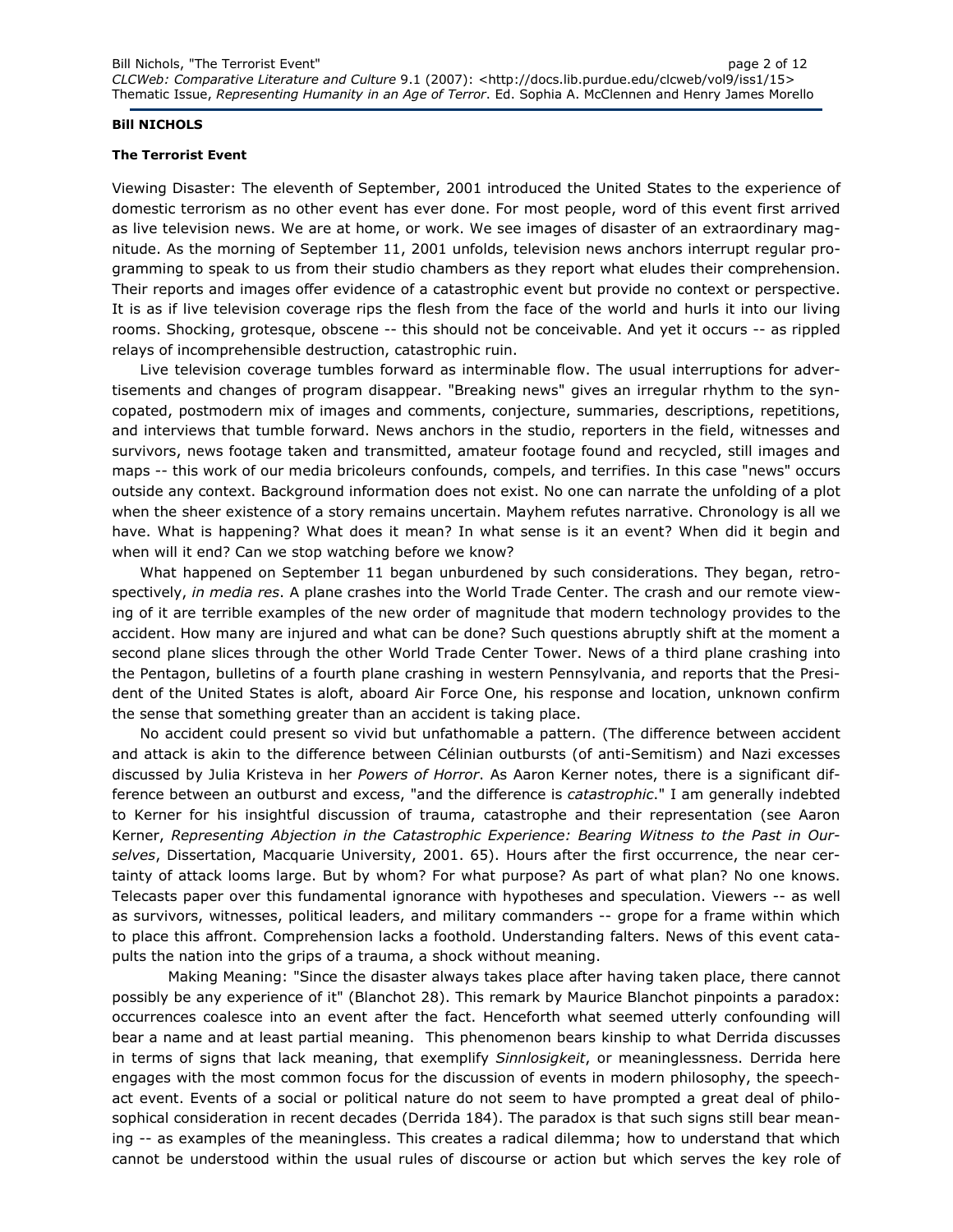exemplifying where the borders of the illogical, irrational and inhuman begin. Our initial encounter with disaster cannot, therefore, stand as an experience of what has yet to be named. Experience is retroactive; encounter is traumatic. But once a disastrous occurrence is identified as an event, as 9/11 was to be, it becomes a candidate for topical address and historical placement. "Is it an event?" yields to a yet more politically fraught question, "What kind of event is it?" Every answer carries moral, political and ideological implications. Agreement about the fact of the event converts a series of incidents into a conceptual whole. This whole identifies and frames. Debate about the kind of event recruits this episode to a larger discursive chain. This is narrative. The "event unit" enters into discourse that embeds the event within an unfolding process of interpretation and response. Time, arrested by trauma, unwinds toward interpretation.

As a tele-mediated crisis, September 11 was exceptional. The instantaneous transmission of its stupendous monumentality, its horrific trauma, coupled to profound initial uncertainty about its nature, extent or purpose collapsed a process that took infinitely longer for those who bore the brunt of the events that took place at Hiroshima or Nagasaki in 1945. It immediately put the process of making sense of what first appeared as senseless annihilation to the test for all who saw and heard, regardless of geographic proximity. Passing this test meant finding an identifiable shape in something looming at the boundary of all those events that constitute a culture, a civilization, and a history. Both these operations—identification of a shape and narration of a sense—serve vital functions, but at what price do our media, commentators and politicians deploy them when the occurrence exposes the phantasmagoric underbelly of any response that must incorporate barbarism into the discourse of the body politic?

 In Search of a Pattern: Identification with and narratives about the attack of September 11 invite consideration of "the modernist event." The modernist event involves those technologically assisted events of such scale and horror -- genocide, nuclear warfare, mass starvation, "ethnic cleansing," and so forth -- that the very notion of an adequate historical narrative fall into question. (A flexible sense of technology in relation to the modernist event allows for both hi-tech devastation such as the deployment of atomic bombs against the civilian populations of Hiroshima and Nagasaki and low-tech devastation such as the genocide of hundreds of thousands of Hutus in Rwanda by means of little more than machetes, clubs and, sometimes, handguns and rifles. This latter example clearly implicated institutions such as the Catholic Church and technologies such as those of the mass media but it relied for its efficacy on a Malthusian technology of populations: a large segment of the Hutu population itself acted as an instrument of terror.) Since the term "modernist event" is Hayden White's, further discussion of it might as well also be his: "[modernist events] function in the consciousness of certain social groups exactly as infantile traumas are conceived to function in the psyche of neurotic individuals. This means that they cannot be simply forgotten and put out of mind, but neither can they be adequately remembered; which is to say, clearly and unambiguously identified as to their meaning and contextualized in the group memory in such a way as to reduce the shadow they cast over the group's capacity to go into its present and envision a future free of their debilitating effects…. It is the anomalous nature of modernist events -- their resistance to inherited categories and conventions for assigning them meanings -- that undermines not only the status of facts in relation to events but also the status of "the event" in general…. [One result is the difficulty] felt by present generations of arriving at some agreement as to their meaning -- by which I mean, what the facts established about such events could possibly tell us about the nature of our own current social and cultural endowment and what attitude we ought to take with respect to them as we make plans for our own future. In other words, what is at issue here is not the facts of the matter regarding such events but the different possible meanings that such facts can be construed as bearing (White 20-21; I have rearranged the order of White's comments the better to fit their adaptation here).

Unlike coronations and military campaigns, legislation and uprisings, the modernist event resists the traditional forms of realist narrative. Our customary ritual for making meaning -- tell a psychologically plausible, psychologically coherent story -- proves inadequate. Causation, plot, subjects, heroes or narrative agents -- all these seem insufficient to the task of addressing events of modernist magnitude. Nonetheless, the media and the U.S. government have concurred, for the most part, on what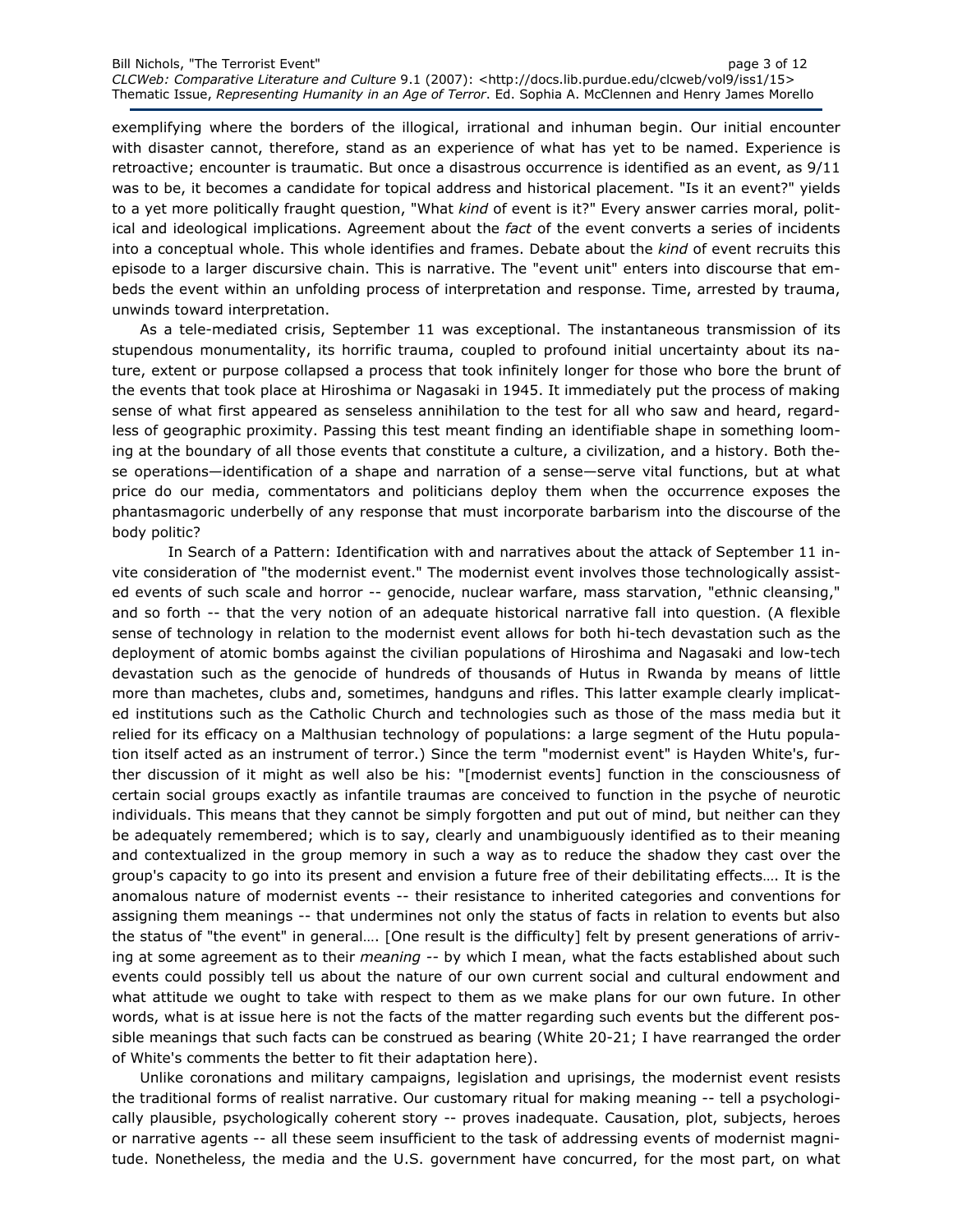the events of September 11 mean but they have done so, I would argue, by treating the event as a traditional rather than a modernist one. They have, that is, attempted to impose plausibility and coherence on the event, and in doing so have exposed something of the phantasmagoric underbelly to our traditional rituals for making meaning. The difficulty leaders have experienced in acknowledging the traumatic nature of the event and the work of mourning relative to the prosecution of a "war on terrorism" against an ill-defined, extra-territorial and extra-governmental enemy is one indication of the failure of this imposition. The doubtful application of categories of agency, responsibility, policy or purpose to an enemy whose location and even existence remain uncertain, coupled to the vigorous desire to apply such categories to an enemy of known location and conduct, such as Saddam Hussein, is another.

It is little wonder that the first extended reexamination of the events of September 11 on network television was a two-hour, CBS special,  $9/11$ , broadcast on the six month anniversary of the event and organized around the footage of a pair of independent documentary filmmakers from France, the Gaudet brothers. (The filmmakers actually worked in video, using a lightweight digital camera. This technology afforded them access and mobility to an extraordinary degree. It also posed issues of tact. In being to see so much of what there was to see, they constantly had to decide whether to include such sights as the plummeting bodies of workers who jumped from the upper floors of the towers or the sundered remains of those caught in the debris. One cannot know from the program itself if the filmmakers consistently refused to record such sights, or they were removed in the course of editing. The sound of bodies striking canopies and the ground, however, is quite apparent, once the viewer assigns a cause to this unexplained effect.) The filmmakers began their film, on the everyday life of a New York City fireman, in the months before September 11, but they found their fireman, and themselves, swept up in the maelstrom of the event itself. Their efforts took them inside the World Trade Center buildings and captured the collapse of the towers. It observed the extraordinary conduct of their hero and his comrades as they risked their own lives to save others, not knowing what had happened in any detail or how acute the risks actually were. The larger meaning of the event remains elusive in their "on the scene" footage, even though it was edited well after the fact. It returns us to the original trauma but with a perspective that restores some sense of meaning or coherence by showing how some men respond, with grace and dignity, to a crisis whose full significance remains occluded from view.

 Heroic firemen made an understandable choice for a focus. Such figures come closest to the human agents of old. They, both during and in the aftermath of the event, afforded a way of "indexing the irruption of fate, destiny, grace, fortune, providence and even of 'history' itself into a life" to yield meaning. Such meaning propelled us beyond the immediacy of catastrophe and trauma into the region of mythic struggle against the forces of darkness. The phantasmatics of melodrama recur. As their hero fireman says regarding his choice of profession, "I just wanted to do good with my life." It is no wonder Americans have seized upon these men and women as heroes in a classic and profound sense. They offer linkage to a past tradition of courage, sacrifice and bravery and they restore some shard of meaning to a landscape denuded of the significance it had once been made to bear.

In the case of 9/11 tele-mediated sensory impressions arrive that day and in the immediate aftermath as an ebb and flow of shock and sensation, spectacle and information, without division into clear and distinct signifying units. Narrative structure proves elusive. We respond to this initial disturbance with a violent launching of narrative energy, but with what heroes and villains, with what sense of agency and responsibility, suspense and resolution shall we populate this narrative? The desire to answer such questions is intense but the modernist event thwarts them at every turn.

 What's the story? As a word, "event" harbors the difficulty of assigning meaning in its very definition. Dictionary definitions such as "occurrences of some importance," "something that happens," or "that which follows from a course of proceedings," make it clear that events lack a consistent, internal structure; their identification follows from the retrospective impression that an "occurrence of some importance" has taken place. The etymology -- from L. evenutus, fr. past part. of evenire, fr  $\bar{e}$  + venire [out + to come, hence, to come out] -- also suggests an origin that defines serves to define the event. And yet this origin in a prior moment proves elusive since it is only after its occurrence that the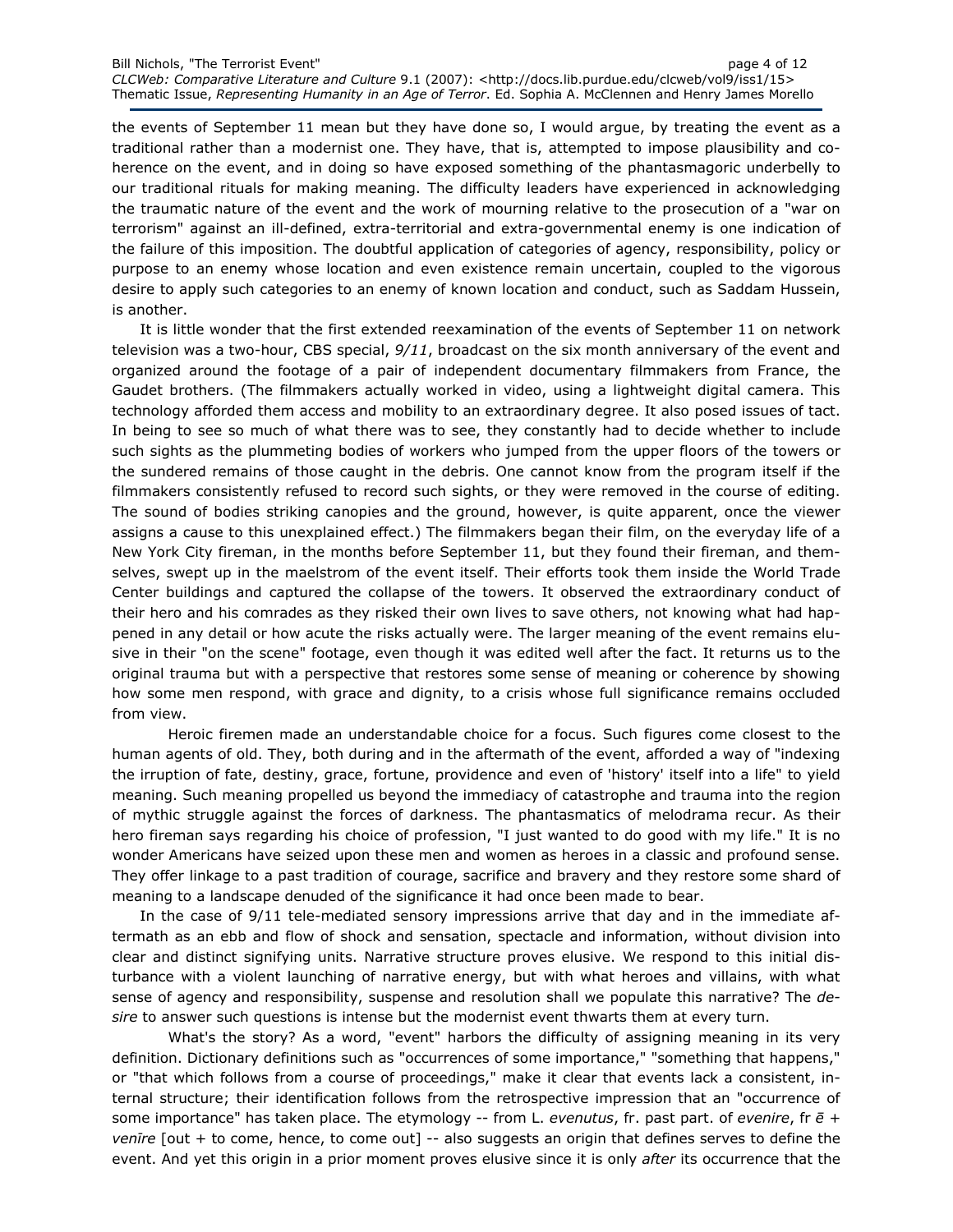event proves identifiable. The sense of an origin is, perhaps, the fiction necessary to disavow the impression that events occur sui generis even if this is how they may be initially experienced, especially traumatic ones. Ritual or predictable events such as a parade or birth might appear to have specific causes or origins, but even these points of origin dissolve into larger and longer chains of preconditions that do more to establish the *possibility* of the event than to quarantee its occurrence.

 Framing Things: There is no satisfactory meaning to a traumatic event; this is what makes it traumatic. Bestowing form enacts a misrecognition of the fundamental nature of the experience itself, what Blanchot termed our inability to experience a disaster that is always defined as a disaster after the fact. The emergence of a gestalt—a sudden "aha experience" that assembles parts into a conceptual whole—betrays the very thing to which it retroactively refers. This infidelity to staggeringly hurtful experience is what, I take it, those who stress the unrepresentability of catastrophes and traumas such as the Holocaust wish to emphasize above all. (The best known articulation of this infidelity or betrayal of experience by expression is Theodore Adorno's "Nach Auschwitz ein Gedicht zu schreiben ist barbarisch" ("Writing poetry after Auschwitz is barbaric") (Adorno, "Kulturkritik und Gesellschaft," Gesammelte Schriften. Frankfurt: Suhrkamp, 1974. Vol. 10, 30). Another account that takes account of Adorno's reconsiderations is Berel Lang's. Lang acknowledges the challenge art, and historical narrative, face: "The denial of individuality and personhood in the act of genocide; the abstract bureaucracy that empowered the "Final Solution," moved by an almost indistinguishable combination of corporate and individual will and blindness to evil, constitute a subject that in its elements seems at odds with the insulation of figurative discourse and the individuation of character and motivation that literary "making" tends to impose on its subjects." Lang goes on to consider silence as an inevitable limit rather than necessary prohibition. "The Representation of Limits," in Saul Friedlander, ed., Probing the Limits of Representation: Nazism and the "Final Solution" (Cambridge: Harvard UP, 1992. 316-17). Whether Adorno and Lang remain within the grips of a traditional, realist aesthetic or acknowledge the potential for representation of modernist and post-modern strategies may be an important question to pursue. Whether the act of writing poetry must be counterbalanced against the act of forgetting the Holocaust also deserves consideration of the sort Lang's comments make possible. My own account of September 11, in its focus on the mass media and popular response, also addresses realist strategies and attempts to demonstrate how they are both adequate and inadequate to the experience of the event.

A preliminary type of differentiation -- the identification of a figure/ground relationship, a covering gestalt image ("accident," or "terrorism," for example) -- generates the discrete units necessary for discourse. Once accomplished, identifying the event by kind requires a narrative that will make sense of it, which will explain its importance and locate it in relation to that from which it comes out. "This is an act of God," "This is an accident," This is social trauma," or "This is terrorism," propose different stories of origin and meaning. One telling example of gestalt recognition comes from William Langewiesche's chronicle of the event in the Atlantic Monthly. Sam Melisi, an assistant in the engine room of a New York City fireboat, was reading when the first plane struck. He stopped reading. He prepared the boat to get underway. Then, Langewiesche writes, "When the second airplane hit, he understood it meant war, and he had a strange impression of feeling every possible emotion all at once" (58).

Such frames or proto-narratives build upon the recognition and misrecognition involved in the identification of the event itself. In the case of 9/11, the dominant story told by the media and U.S. government tends to reassert the primacy of individual subjects as victims, survivors, and perpetrators, the centrality of terrorist activity, the need to intensify homeland security, the combination of innocence and righteousness that characterizes the American ethos, and the necessity of retaliation against an anti-American, anti-capitalist, anti-democratic enemy. Once named, the mourning of a traumatic event can commence. But once named in this particular way, within this particular narrative frame, the work of mourning may find itself minimized or subordinated to goals other than the actual acknowledgment and working through of loss. Such subordination of emotional reflection may very well spill over into a prolonged disavowal of suffering or the infliction of suffering, loss or the imposition of loss, turmoil or the creation of turmoil. The "terrorist event" takes its place within a larger nar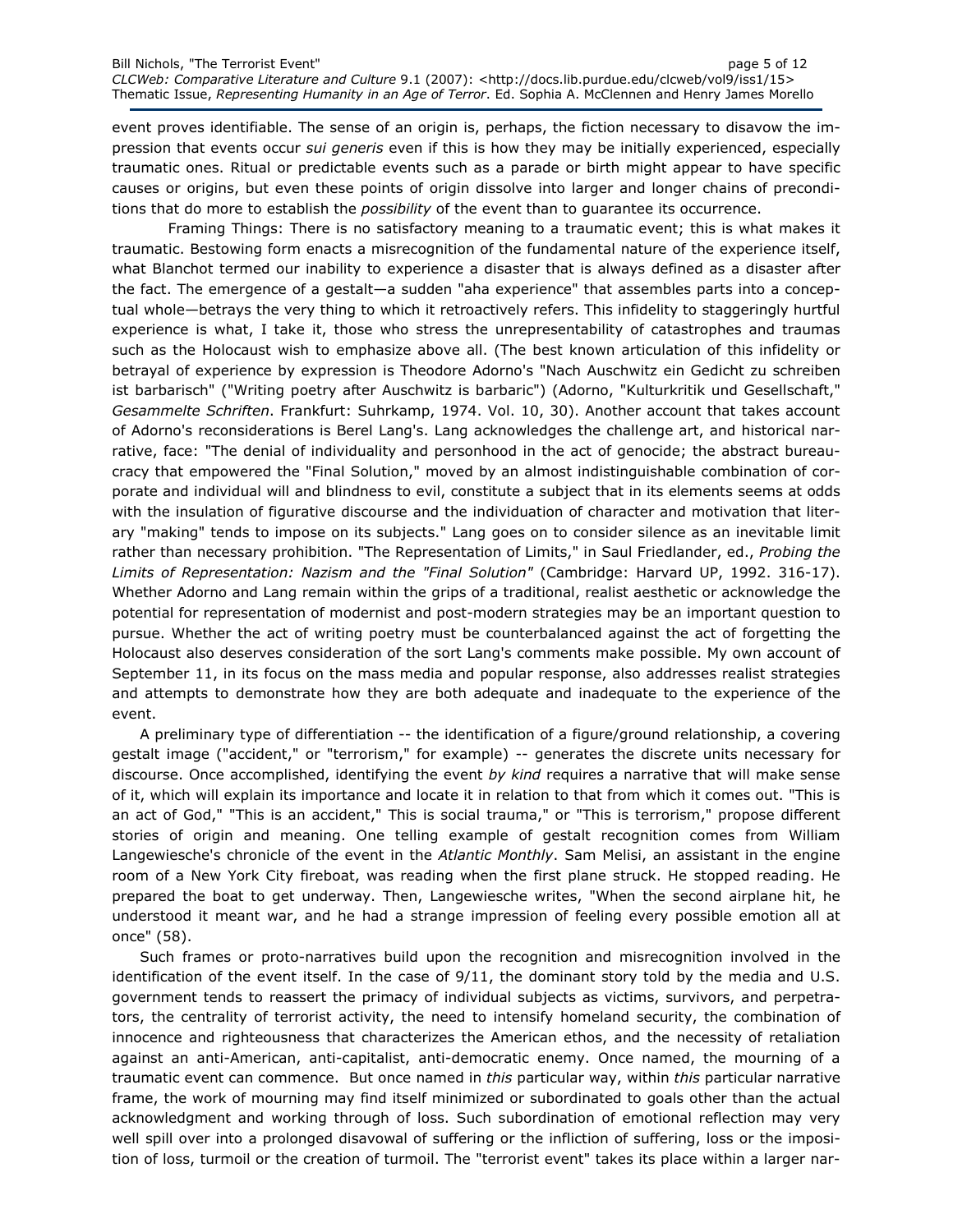rative chain that classifies it and gives it meaning. This amounts to labeling or framing -- a metacommunication that has great operational significance since it what allows the launching of a narrative. As Gregory Bateson remarks "in many instances, the frame is consciously recognized, and even represented in vocabulary ('play,' 'movie,' 'interview,' 'job,' 'language,' [conference presentation, terrorism], etc.). In other cases, there may be no explicit verbal reference to the frame, and the subject may have no consciousness of it. The analyst … infers its existence in the subject's unconscious" (Bateson 186-7). Framing establishes the rules of the game; it identifies the most plausible narrative genre. Whether implicitly or explicitly recognized by the framer, the frame possesses psychical reality. Psychical reality is the zone occupied by fantasy.

 Frames and Fetishes: When Lacan discusses the Gestalt image of a coherent, powerful Other that characterizes the mirror-stage, he makes clear that the Other does not, in fact, possess such qualities. (Lacan adopts the term "gestalt" as well as that of the "aha experience" in his discussion of the mirror-stage. "The fact is that the total form of the body by which the subject anticipates in a mirage the maturation of his power is given to him only as Gestalt, that is to say, in an exteriority in which this form is certainly more constituent than constituted. Lacan, as I understand him, is acknowledging the role of misrecognition or fantasy that comes into play when the child imagines its body to have the wholeness and integrity it "sees" in the gestalt that the child assigns to the image reflected back to him (Lacan, Écrits 2). The search for those gestalts that yield coherence and wholeness signifies the work of desire. And in constructing the "mise-en-scène of desire," the definition of fantasy proposed by Jean Laplanche and Jean-Bertrand Pontalis (318), we produce the frames and categories that grant our collective dramas powerful but imaginary coherence. The impression of coherence amounts to an over-valuation or misrecognition. A "click of recognition" or Aha Erlebnis snaps a sense of meaning or identity into place, such as occurred for Sam Melisi and many others like him in the moment when a second plane struck The World Trade Center. A frame suddenly coheres. The over-valuation of wholeness and coherence goes hand in hand with a disavowal of partiality and fragmentation. When we over-value, we fetishize. To look more closely at the framing of trauma, a slight excursion in the debates occasioned by efforts to represent or historically account for the Holocaust will prove helpful. One invaluable reference point is the volume of essays edited by Saul Friedlander, Probing the Limits of Representation: Nazism and the Final Solution. One essay in particular offers a critique of a certain mode of German historiography that has sought to minimize the trauma, downplay the question of responsibility, and, hence, displace the whole question of responsibility to an "elsewhere," that is somewhat peripheral to the overall story of German national history. Eric Santer analyzes Andrea Hillgruber's Zweierlei Untergang. Die Zerschalgung des Deutschen Reiches und das Ende des europäischen Judentums (Two Kinds of Ruin: The Shattering of the German Reich and the end of the European Jews) as an example of these tendencies. The book attempts to commemorate the devastation of the Nazi army under the advance of the Soviets while paying scant attention to either the huge number of Russian fatalities sustained during the war or to the extermination of six million Jews. For this and other works, Santer proposes a distinction. Recounting traumatic historical events must either engage in the work of mourning or resort to what he calls narrative fetishism (143- 54). Mourning begins with the acknowledgment of trauma and its destabilizing effect on the psyche; narrative fetishism begins with the disavowal of trauma. Narrative fetishism is Santer's attempt to give name to an unnamed, unconscious framing device used by some historians like Hillgruber in relation to the Holocaust. For Santer, "[narrative festishism] … is the way an inability or refusal to mourn emplots traumatic events; it is a strategy of undoing, in fantasy, the need for mourning by simulating a condition of intactness, typically by situating the site and origin of loss elsewhere." ("By narrative fetishism I mean the construction and deployment of a narrative consciously or unconsciously designed to expunge the traces of the trauma or loss that called that narrative into being in the first place… [It contrasts with the work of mourning in that] "narrative fetishism, by contrast, is the way an inability or refusal to mourn emplots traumatic events; it is a strategy of undoing, in fantasy, the need for mourning by simulating a condition of intactness, typically by situating the site and origin of loss elsewhere. Narrative fetishism releases one from the burden of having to reconstitute one's selfidentity under 'posttraumatic' conditions; in narrative fetishism, the 'post' is indefinitely postponed"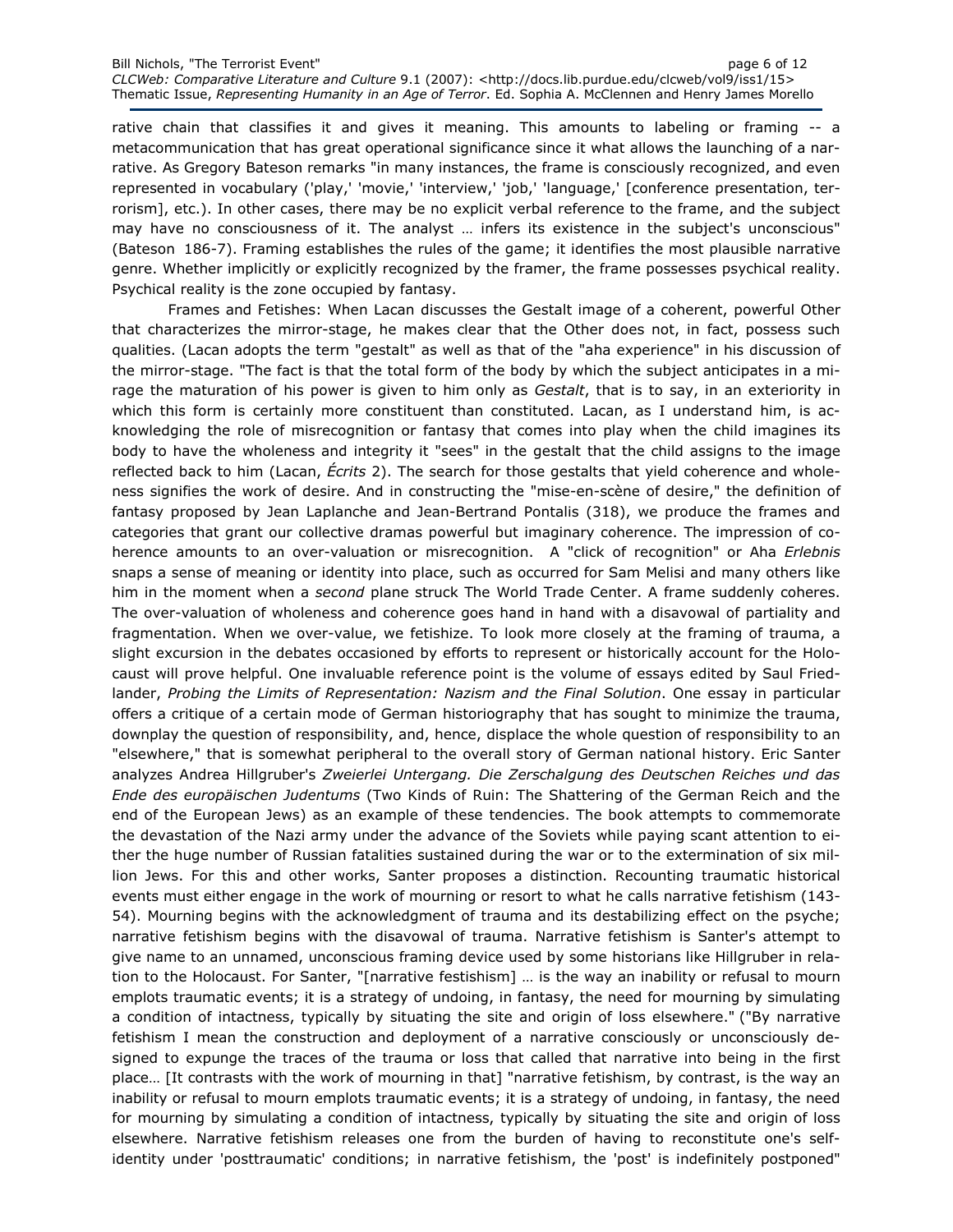(144). Mourning has certainly occurred for the trauma of September 11, but the bulk of the subsequent media coverage displays more of the characteristics of narrative fetishism than of mourning, especially through its focus on the President, federal government agencies, and their fantasy of an invincible, implacable U.S.-America that will remain intact to the extent that the villainous enemies (the site and origin of loss) are located in the radical "elsewhere" of a presumably alien religious fanaticism and nihilistic political philosophy.)

This is a special type of origin story. It is an account of loss that proposes traumatic events come from *outside* the field of social relations in which we constitute our own identity. They come from elsewhere. Narrative fetishism cannot be recognized for what it is, a fantastic story of disavowed trauma, and still achieve its desired effect. The unconscious, however, affords it a psychical reality so that its benefits can be enjoyed while its actual existence as a framework can be denied. This is a case where, as Bateson noted, the analyst infers its existence in the subconscious. Narrative fetishism is a political, moralizing strategy of framing, one that exonerates the narrator, and reader, from complicity or devastating trauma. As a strategy it transforms the modernist event into a traditional one, available to representation in conventional terms. This strategy has played itself out both in domestic news coverage and commentary and in the Bush administration's post 9/11 foreign policy of preemptive strikes against those who may intend to strike us and of a declared war on terrorism. A mass-mediated government framing of the event that has minimized mourning and forestalled melancholia by its insistence on a righteous, crusading triumphalism against a barbarous axis of evil.

The story of "terrorism" eradicates the mythic story of heroic endeavor in favor of a fantastic story of moral triumph over absolute evil. What Leslie Stahl reported in 1985, as "a pattern of terrorism which [the government] believes may be an attempt to test the will of ... the American people" requires no concrete reference. A permanent state of Manichean struggle prevails: the national continues to be tested; evil terrorists and good Americans continue to confront each other across the chasm between history and society, on the one hand, and eternal evil, on the other. Attention turns to the crusade ahead and away from the iterative pattern of occurrences in which the complicity of state power would replace the innocence of human goodness and away from the continuous process of doing that understands the specification of an event as a work of fantasy. Civilization disavows association with the ground of barbarism from which it must consistently stand out. It directs attention to a future time populated by revenge and mourning, triumph and grief, retribution and memorialization. "Terrorism" allows "civilization" to reassert itself as the epitome of Good.

Mourning has certainly occurred for the trauma of September 11, but the bulk of the subsequent political response and media coverage displays more of the characteristics of narrative fetishism than of mourning, especially through its focus on the President, and his fantasy of an invincible, implacable U.S.-America that will remain intact to the extent that the villainous enemies (the site and origin of loss) are located in the radical "elsewhere" of a alien religious fanaticism and nihilistic political philosophy completely at odds with U.S.-American principles and conduct.

Naming this event a terrorist act by Osama bin Laden and Al Qaeda, his stateless network, and at least rhetorically linking this network to a trio of states constituting the axis of evil (North Korea, Iran, Iraq -- none know to be primary havens for Al Qaeda), clearly affirms the intactness of a sovereign, national identity for the United States. It locates the origin of terror decisively elsewhere, in a realm of anti-democractic, anti-capitalist, fundamentalist fanaticism -- qualities, presumably, utterly alien to the value and principles of the U.S. government and its leaders. It simultaneously disavows alternative frames and places from which events such as 9/11 come, such as "the injurious effects of oppression," "colonialism, globalism, and the subaltern response," "national liberation struggles," "resentiment," or the "paranoid style" of some form of national politics. Richard Hofstadter's comments in "The Paranoid Style in American Politics" on the thought processes of the political paranoid, written over thirty years ago, appears to have the Bush administration (and certainly Bin Laden) in mind: "He does not see social conflict as something to be mediated and compromised, in the manner of the working politician. Since what is at stake is always a conflict between absolute good and absolute evil, the quality needed is not a willingness to compromise but the will to fight things out to a finish. Nothing but complete victory will do. Since the enemy is thought of as being totally evil and totally unappeasable, he must be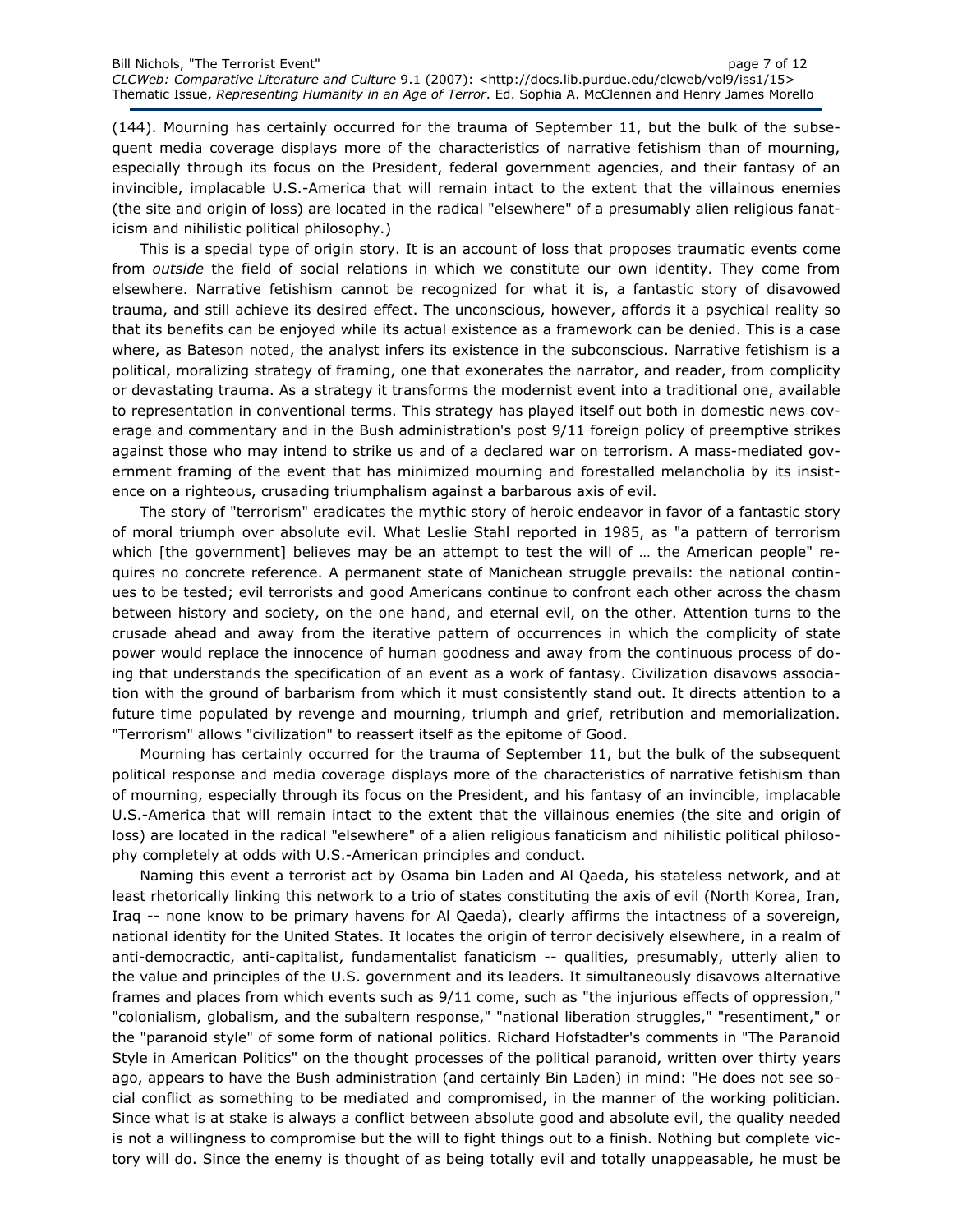totally eliminated -- if not from the world, at least from the theater of operations to which the paranoid directs his attention. This demand for unqualified victories [for which the administration continues to struggle mightily to find a functional objective correlative -- bn] leads to the formulation of hopelessly demanding and unrealistic goals, and since these goals are not even remotely attainable, failure constantly heightens the paranoid's frustration"(Hofstadter 33).

Narrative fetishism rules out of bounds the complicity that might be understood to follow from the history of U.S. foreign intervention, often by means of military or paramilitary assistance in Latin America, Africa, and Asia; support of the Saudi Arabian royal family and the perceived corruption of Saudi national culture by both fundamentalist and democratic segments of the Saudi population, and U.S. support for Afghanistan's war of resistance against the Soviet Union, waged primarily by forces that gave rise to the Taliban government that would give terrorists a base and hence require ouster. The Bush administration's identification of the attacks of 9/11 as a "terrorist event" from elsewhere has centered public response on the eradication of an evil that lurks beyond the pale of diplomacy, international relations, or the rule of law. Through the disavowal achieved by narrative fetishism, terrorism takes on a phantasmagoric and absolutist existence entirely distinct from its quasi-legitimate counter-part, state terrorism. State terrorism outside the Arab world remains unidentified and unnarrativized, certainly in relation to 9/11. It takes on a phantasmagoric appearance of the purely fictional rather than asserting itself as the mise-en-scène of a desire for control that rejects hegemonic dominance in favor of amorphous but pervasive violence.

State terrorism deploys a distinct technology in the Foucauldian sense. The State deploys a technology of semiotic diffusion: anonymous technocrats of violence produce signifiers of threat and violence. Fragmentary occurrences -- a disappearance, a torture that leaves no signs, a decayed corpse - - serve as ellipses for an event that cannot be identified and a narrative that cannot be told. Such occurrences border on the meaningless but contain hints of pattern and meaning. The perpetrators allow the modern media to discover these signs and disperse them, intensifying a reign of suspicion and fear (the photos of torture from Abu Ghraib were a flood rather than a discrete leak of such images and they reached the wrong audience: the international public rather than the Iraqi population alone. They threatened to expose the clandestine, surreptitious nature of state terror). The terrorist event, on the other hand, deploys a technology of destructive concentration: Promethean martyrs to a belief beg, borrow or steal the power of modern technology from its creators to maximize the catastrophic event. Shards and fragments of what once was become metaphors of disaster.

To summarize the difference, state terrorism as a covert implementation of the power of the nation-state favors 1) invisibility (as embodied in the Nazi policy of Nacht und Nebel or the Argentine government's policy of "disappearing" suspected dissidents), 2) camouflaging or suppressing overt signs of its own violence, 3) denying governmental involvement with or knowledge of any identifiable subject to whom accountability can be assigned and, often, of any victim to be identified, arrested or tried (the abuse of detainees at Abu Ghraib remains, in these terms, an exceptional event perpetrated by low-ranking, sadistic personnel); 4) cultivating a state of diffuse anxiety by minimizing the identification of specific actions as events; 5) stressing a general condition of extraordinary threat that legitimates counter-measures, which, to be efficacious, must remain clandestine, and 6) utilizing the media to report fragmentary accounts of unidentifiable and unexplainable occurrences that serve to reinforce a diffuse sense of continuous anxiety. This is terrorism as non-event, as that which does not happen, that comes out of nothing, and cannot, therefore, be confronted or altered. It is the terror of Kafka's universe rather than that of Bin Laden's.

Terrorism against the state, such as the attack of 9/11, sets out to induce a sense of powerlessness. What characterizes non-state or anti-state terrorism are 1) instead of invisibility, visibility. Violence is less strategic, as it would be in a revolutionary movement, than dramaturgical. Such violence calls less for a military strategist than an impresario; 2) instead of covert violence, overt violence staged as spectacle; 3) instead of denying responsibility, nominating perpetrators (this ranges from groups who "claim responsibility" to suicide bombers or the 9/11 hijackers who become indissolvable from the event itself) and, often, expressing indifference to the identity or guilt of actual victims; 4) instead of minimizing the identification and narrativization of discreet events, cultivating a wide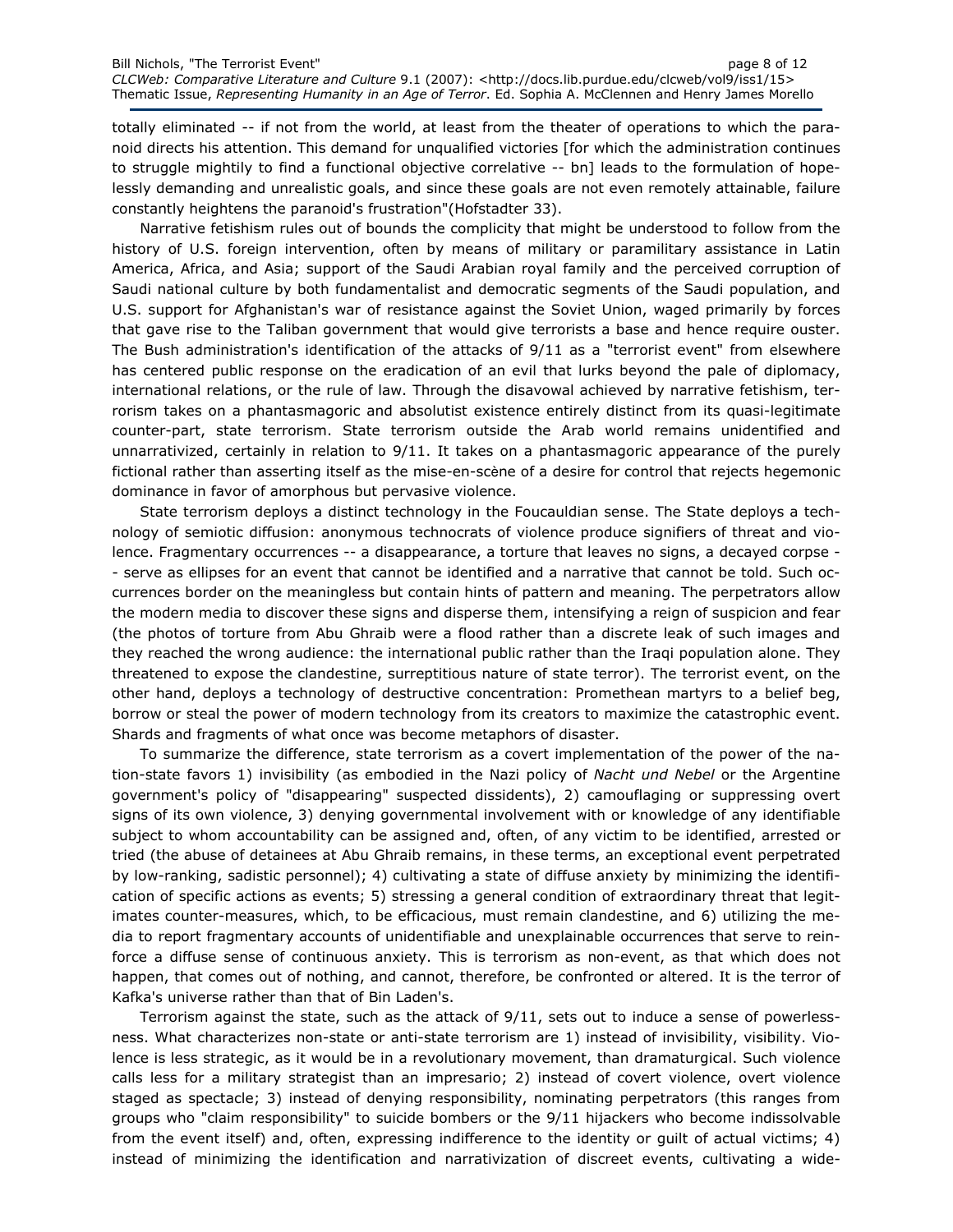spread state of immediate shock by maximizing the traumatic event as mass catastrophe, 5) instead of stress on a threat that requires extralegal response, stressing the full legitimacy if not sacred quality of a law beyond the law since the Law is understood to have already denied the terrorist any hope of success, and 6) instead of utilizing the media to diffuse anxiety, using the media as a means to intensify immediate trauma across vast geographic spaces and populations.

In The Believer, a film by Henry Bean (2001), the anti-Semitic Jew, Daniel, confides in his friend, Curtis that he wants to kill a Jew. Curtis asks how and Daniel answers: In broad daylight, in the street, with a small caliber hand-gun, without a silencer: "Why without a silencer? Because I want it to be an event." And in Kevin Macdonald's documentary film, One Day in September, one of the surviving terrorists from the capture of the Israeli Olympic team as hostages at the 1972 Munich Olympics, Jamal Al Gashey, proclaims, at a news conference, "I'm proud of what I did at Munich because it helped the Palestinian cause enormously. Before Munich the world had no idea about our struggle, but on that day the name 'Palestine' was repeated all over the world." Al Gashey fantasizes that this strange, incomprehensible distortion of the usual process of identification achieves terrorist goals in a way that no state-sponsored act of terror would ever dream of doing.

 Fetishism and Fantasy: The story of terrorism is not fantastic in the sense of unbelievable -- in the case of September 11 it is all too believable -- but in the sense that as an event it, like other fantasies, represents the fulfillment of a wish: the wish, in this case, for a category or story to encapsulate and thereby gives coherence to modernist trauma. This fulfillment is, on the level of the unconscious mechanism of fantasy propelling it, real, regardless of whether the occurrences narrativized belong to the imagination or history. (Fantasy, as the staging of desire, occupies a complex position in relation to reality. The idea that fantasy and imaginary gratification eventually yields to a reality principle and delayed gratification may oversimplify. As Laplanche and Pontalis note in their commentary on fantasy, the psychoanalyst seeks to unearth fantasies on multiple levels. "As the [psychoanalytic] investigation progresses, even aspects of behavior that are far removed from imaginative activity, and which appear at first glance to be governed solely by the demands of reality, emerge as emanations, as 'derivatives' of unconscious phantasy. In the light of this evidence, it is the subject's life as a whole which is seen to be shaped and ordered by what might be called, in order to stress this structuring action, 'a phantasmatic' (une fantasmatique)" (The Language of Psychoanalysis, 317). As a framing device, the prevailing story of the "terrorist event" has served to assert mastery over trauma by situating the origin, if not the site, of loss elsewhere. The story of terrorism has been used to focus attention beyond the traumatic event and the work of mourning, and still carry out the resolution of trauma described by Freud: "[Following a trauma] there is no longer any possibility of preventing the mental apparatus from being flooded with large amounts of stimulus, and another problem [rather than selfdefense] arises instead -- the problem of mastering the amounts of stimulus which have broken in and of binding them, in a psychical sense, so that they can then be disposed of" (30). Disposition, for Freud, meant mourning, in a successful case, and melancholic neuroses in unsuccessful ones. Narrative fetishism proposes yet another route.

In their discussion of fantasy, Jean Laplanche and Jean-Bertrand Pontalis note that Freud regards fantasies as answers to an unconscious wish that is incapable of attaining consciousness but which nonetheless betrays itself. Laplanche and Pontalis cite a quite shocking analogy used by Freud himself. It is, though, one that may itself "betray" the unconscious work of narrative fetishism. Fantasy, Freud asserts, shares a common property with a person of mixed race! Such a person may seem like us, but they inevitably betray a difference: "We may compare [fantasies] with individuals of mixed race who, taken all round, resemble white men, but who betray their coloured descent by some striking feature or other, and on that account are excluded from society and enjoy none of the privileges of white people" (cited in Laplanche and Pontalis, The Language of Psychoanalysis, 317).

Certainly fantasies can quite often be identified and differentiated, but the implication that they can or should be segregated from an uncontaminated field of social reality is, at best, an extremely unfortunate by-product of Freud's choice of a racial analogy. For Freud, fantasy is different from social reality, or its stand-in, "white men," as women are different by dint of "castration" or a person of mixed race different by dint of "some striking feature or other". What seems more plausible is that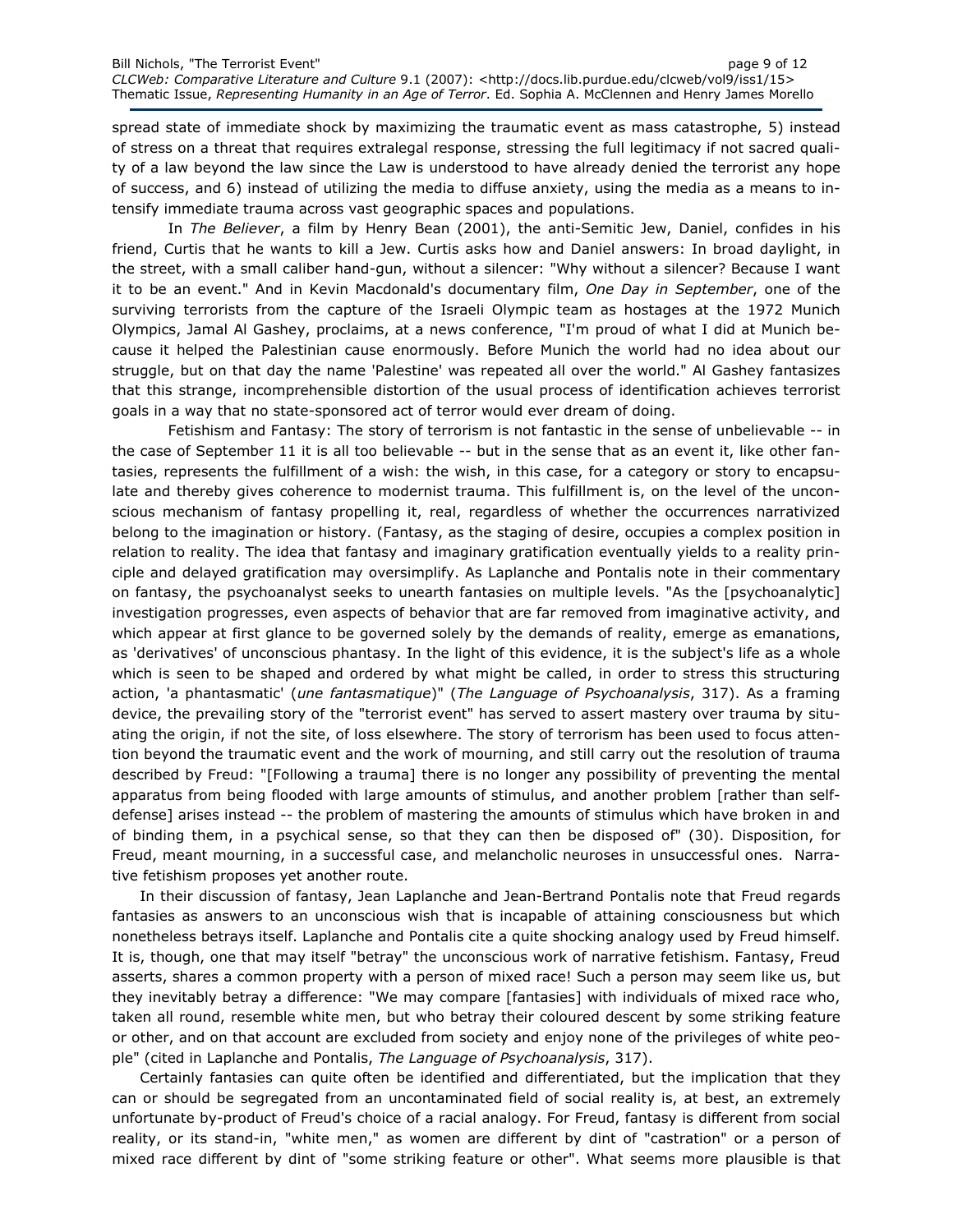fantasy as psychical reality is not so fully separable from social reality and that the attempt to effect such a separation betrays its own fantastic premises, rather starkly in the case of this quote. Freud wanted to stress the process by which we exclude fantasy from considerations of reality. What betrays the phantasmagoric dimension to the administration's story of the "terrorist event" is the effort to make its origin wholly foreign. The "striking features," whose presence Freud assures us will betray the fantasy, appear here in an Orientalist rather than racist guise. The crime, however, continues to bear resemblance to the miscegenation at the root of Freud's analogy; the penetration of an alien fanaticism into our midst has betrayed itself by the disaster it has wrecked. Evil has undone the work of good.

Fantasy, Continued: The Doer of the Deed. The authors of a collection of essays, Formations of Fantasy, try to make the political importance of fantasy clear in their introduction by reminding us of the separation so vigorously upheld under the law between thought and deed. This protection accorded to thought, and to most forms of speech, they argue allows the political left to dismiss the realm of thought, and fantasy, as irrelevant to political struggle. They argue, "The imperative to maintain this particular limit to the jurisdiction of the state (to protect thought from the law until manifest in concrete deeds) has no doubt contributed to that climate of hostility which today prevails, on the democratic left, against any consideration of psychology in connection with the political. One consequence (perhaps most conspicuously displayed in the consistent failure of the left to understand nationalism) has been that the mobilizing force of *fantasy* has been effectively ceded to the right" (Burgin, Donald, and Kaplan 1). The surveillance nature of homeland security and a military policy of preemptive strikes rather than deterrence and war on terrorism reject the protection of thought that the left wished to rule out of bounds politically. The aggrieved becomes the aggressor, acting out what he fantasizes someone else has in store for him before that someone can convert thought to deed.

Our government vows to destroy the cause of this grievous attack and to seek out those "striking features" (fanaticism, secretiveness, isolation, mysterious sources of funds, and so on, even, for some "Arabness" of any kind and Islam of any stripe) that "betray" an alien presence wherever it might be found. The mainstream media and Bush administration have created an unfinished story of terrorism, offering a vantage point from which the event's origin can be traced, and a vanishing point toward which the event recedes ("elsewhere"). The event, indeed, proceeds from something, and what, in this scenario, it is made to "comes out" of is a fantasy of terror -- a vast, annihilating, alien force.

 Recognizing the identifiable figure of the terrorist, and naming him, provides a doer for the deed. "A being is hurt, and the vocabulary that emerges to moralize that pain is one which isolates a subject as the intentional originator of an injurious deed…. The subject is not only fabricated as the prior and causal origin of a painful effect that is recast as an injury, but the action whose effects are injurious is no longer an action, the continuous present of "a doing," but is reduced to a "singular act" (Butler 45). Furthermore, "the subject appears only as a consequence of a demand for accountability; a set of painful effects is taken up by a moral framework that seeks to isolate the 'cause' of those effects in a singular and intentional agent, a moral framework that operates through a certain economy of paranoid fabrication and efficiency" (Butler 46). These comments by Judith Butler, regarding legal debates about injurious speech, describe a mechanism that comes into play to identify a concrete perpetrator so that a story of justice can unfold. A similar story has evolved since September 11.

Trauma converts to injury, injury requires redress; redress demands finding the subject responsible. The name "terrorism" gives a face and a figure to an excess that typically escapes the categories of history, narrative and meaning. It disavows the complicities involved in such a framing device (the continuous present of a global, capitalist "doing") and postpones indefinitely the work of mourning trauma demands. The Bush administration can address its future intentions toward that figure to which they assign responsibility for the unconscionable in the very moment when they misplace this figure -- "elsewhere". We are asked to accept undemocratic, unconstitutional forms of recourse (i.e., state terrorism and the suspension of civil liberties) since that which we oppose occupies a liminal space between the human and inhuman. In other words, the official U.S. response requires a mise-enscène of desire populated by inhuman subjects against whom the normal democratic rituals and hegemonic processes need no longer apply. (Subjects, of course, retain the "fantastic" ability to contest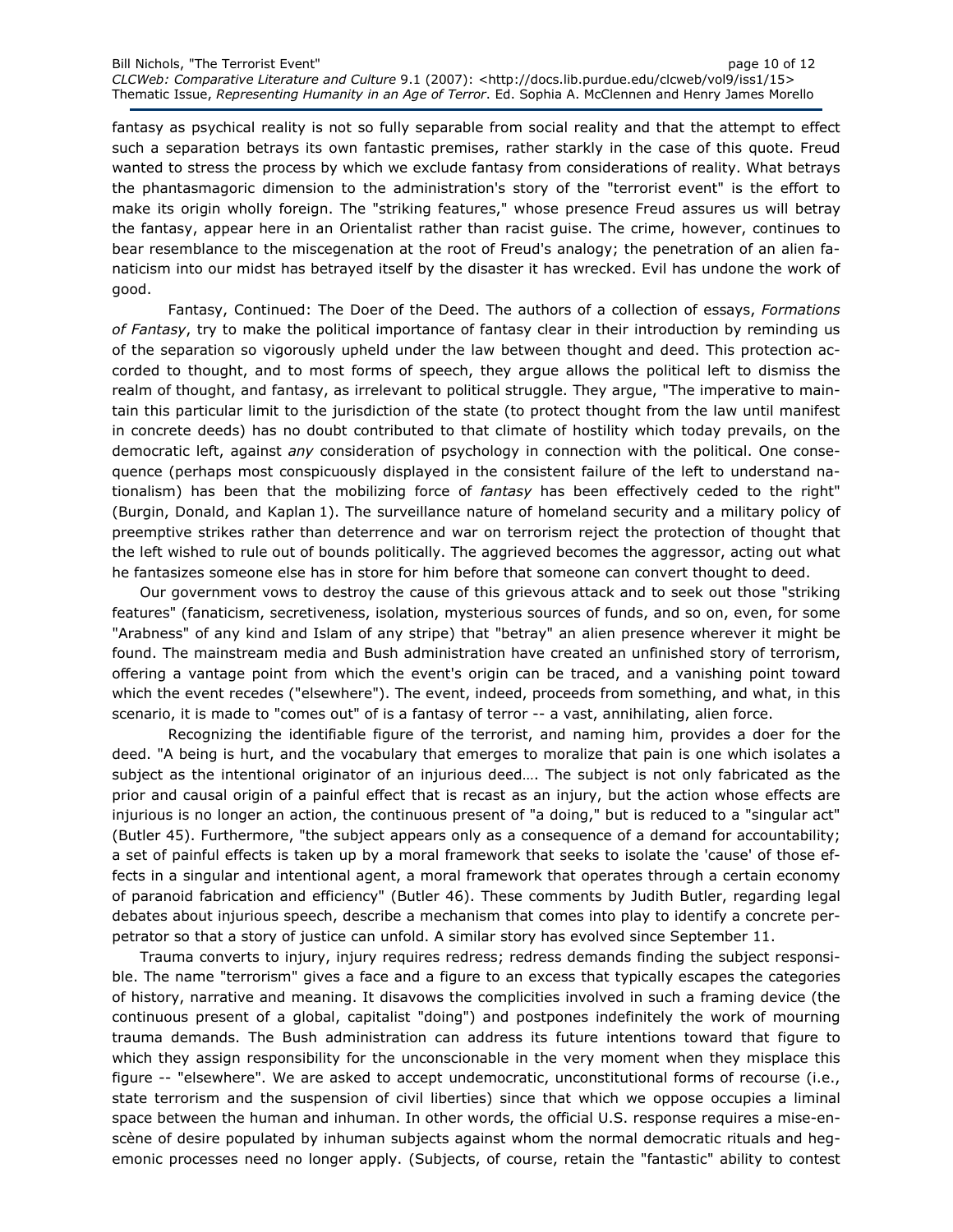their very status and to institute those forms of transformation that alter the institutional frame that necessitates their interpellation in terms of the need to locate the one accountable. Subversion and resistance turn accountability against those who judge the judged. Such actions are revolutionary rather than terrorist and lie beyond the scope of this essay except to note that the U.S. response to September 11 has given authority to several nations to name armed opposition and revolutionary movements as ipso facto terrorist.)

What is at stake is whether the form of narrative given to the event by the Bush administration disavows the striking features of the fantasy involved in individuating the doer and singularizing the act, in segregating the doer and the deed out from a continuous stream of historical consequences, and of constructing a special category of agent out of whom comes the rejection of law, the nullification of being, the rule of terror. Narrative fetishism freezes a traumatic moment into a mythic binary of Manichean struggle: them/us, love/hate, good/evil; civilization/barbarism. ("You are either with us or against us," as President Bush has put it.) These binaries mask a hierarchy. "U.S., love, good, civilization" define the limits of the human. What lies beyond ("them/evil/hate/barbarism") lies beyond the bounds of human conduct. Historical narratives require human agents -- be they individual or collective. Human agents are those who possess a conscience and stand morally responsible for their actions. And yet the story of the terrorist event frames as non-human these emanations of hate and violence beyond the pale of law or reason. How can the terrorist be assigned responsibility when, by definition, he exemplifies the one who acts unconscionably? How can we think we can identify a traditional historical agent of any kind in the terrorist? Modernist events in all their guises, including terrorism, continue to invite narratives of cause/effect, agent/action, and yet their technologically amplified magnitude forces such stories to betray their own "special features" as alien impositions on that apparent Sinnlosigkeit that defies the categories and representations of traditional narratives or a moral human order.

Evil terrorists and good Americans confront each other across the chasm between historical progress, on the one hand, and eternal evil, on the other. Attention turns to the crusade ahead and away from the iterative pattern of occurrences in which a recognition of the complicity of state power replaces a fantasy of the innocence of human goodness (here, not necessarily "elsewhere"). Civilization disavows association with the ground of barbarism from which it must consistently distinguish itself, not come out from. It directs attention to a future time populated by revenge, triumph and memorialization. "Terrorism" allows "civilization" to assert itself as the crusading force of Good at war with the terrifying face of Evil. Mobilized under the banner of September 11, the terrorist event carries forward the paradoxical logic of a fantasy in which the nation strives to eradicate that which simultaneously belongs to the disavowed ground of its own being.

Note: The above is a revised version of Bill Nichols, "The Terrorist Event" in Ritual and Event: Interdisciplinary Perspectives. Ed. Mark Franko. London: Routledge, 2006. 94-108. Republished by permission of the author.

### Work's Cited

Bateson, Gregory. "A Theory of Play and Fantasy." Steps to an Ecology of Mind. Ed. Vern Carroll. Chicago: U of Chicago P, 2000. 186-87.

Blanchot, Maurice. The Writing of Disaster. Trans. Ann Smock. Lincoln: U of Nebraska P, 1986.

Burgin, Victor, James Donald, and Cora Kaplan. "Preface." Formations of Fantasy. Ed. Victor Burgin, James Donald, and Cora Kaplan. London and New York: Methuen, 1986. n.p.

Butler, Judith. Excitable Speech: A Politics of the Performative. New York: Routledge, 1997.

Derrida, Jacques. "Signature, Event, Context." Glyph 1 (1977): 172-97.

Freud, Sigmund. The Standard Edition of the Complete Psychological Works. Ed. James Strachey. London: Hogarth P, 1953-74.

Hallin, Dan. "Network News: 'We Keep America on Top of the World'." Watching Television. Ed. Todd Gitlin. New York: Pantheon, 1986. 9-41.

Hofstadter, Richard. Paranoid Style in American Politics and Other Essays. New York: Alfred Knopf, 1966.

Langewiesche, William. "American Ground: Unbuilding the World Trade Center," Part II, "The Rush to Recover." The Atlantic Monthly 290.2 (September 2002): 58.

Laplanche, Jean, and Jean-Bertrand Pontalis. The Language of Psychoanalysis. New York: Norton, 1973.